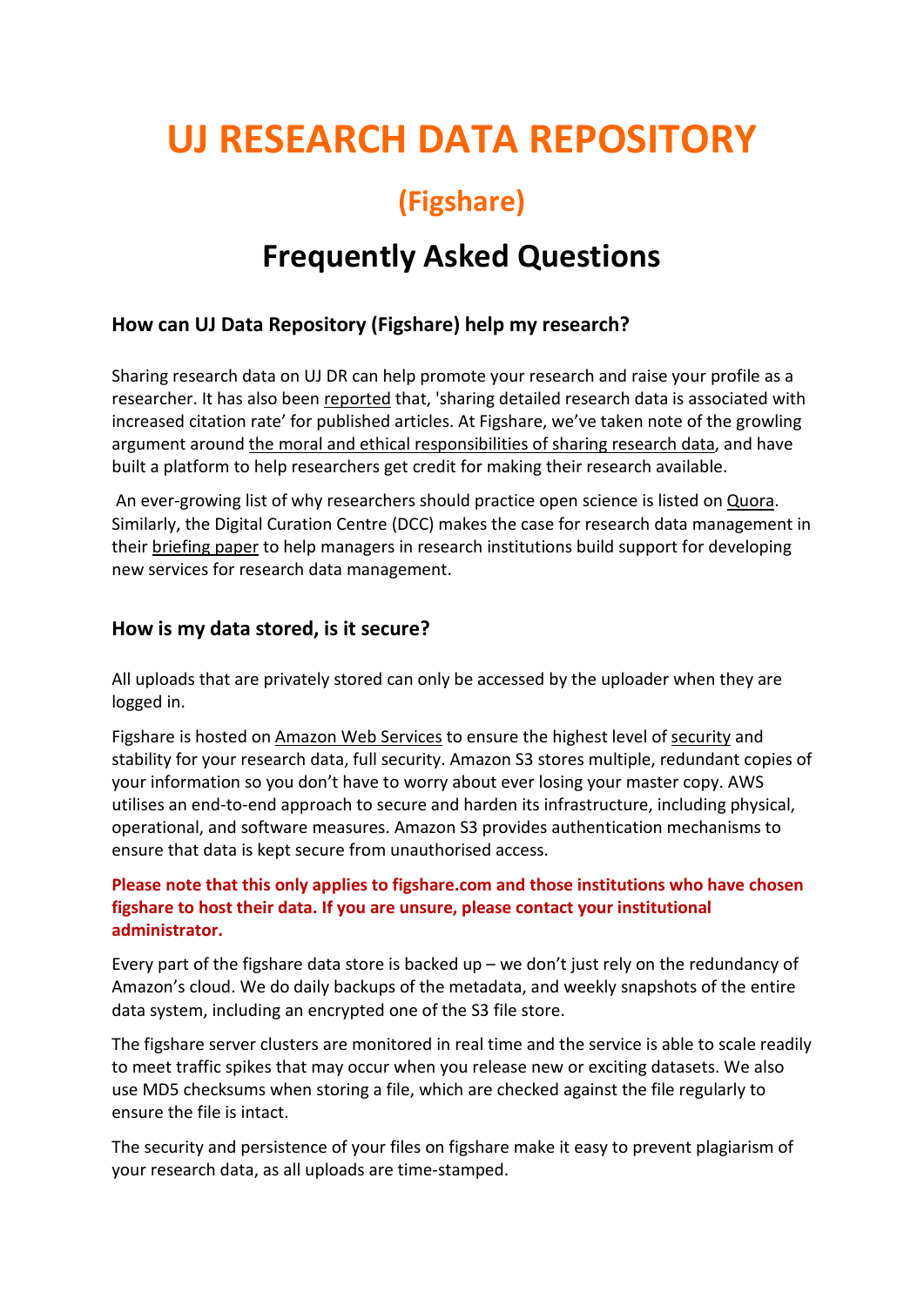## **What is the most appropriate licence for my data?**

By making data public on figshare for the most part you are doing so under the Creative Commons 4.0 licences; please read on to learn about the variations.

#### **Privately stored research**

For research outputs uploaded to your account and stored privately or in draft a license is not mandatory, as only you can access it at this stage.

#### **Publicly stored research**

All publicly stored research outputs are stored under [Creative Commons Licenses.](http://creativecommons.org/licenses/) By making your data publicly available, you retain ownership of your research objects (as is often not the case with traditional publishing). All objects are licensed under [CC-BY](http://creativecommons.org/licenses/by/4.0/) licence, except for datasets, for which the CC0 licence is more appropriate. The details of these licenses can be seen below:

If you are an **institutional user**, you may have additional licences available to you, please scroll down for more information.

You can learn more about Creative Commons Licences on their website: <http://creativecommons.org/licenses/>

## **How persistent is my research?**

#### **How long will figshare host and retain my public research data for?**

Items will be retained for the lifetime of the repository. figshare has been working hard to establish a business model that supports sustainability of the research outputs hosted on figshare. Our publisher model requires an SLA statement guaranteeing 10 years of persistent availability.

#### **Backed up in multiple institutions around the world.**

Learn more about this [here.](https://knowledge.figshare.com/articles/item/how-is-my-data-stored-is-it-secure)

#### **Digital Object Identifiers (DOIs)**

Sharing and discoverability being at the core of figshare we use DataCite DOIs (What is a [DOI?\)](https://knowledge.figshare.com/articles/item/how-can-figshare-help-my-research) for persistent data citation. DataCite is a widely adopted service providing DOIs for data that also specifies a level of minimum metadata in order to create a new DOI. This metadata is key for persistence and ensures your research remains discoverable and useful to the academic community.

## **What file types, browser versions and categories are accepted?**

#### **What file types are supported?**

figshare accepts the upload of any file format and we aim to visualise all of them within the browser.

Some examples are listed below:

o jupyter: <https://doi.org/10.6084/m9.figshare.2008401.v1>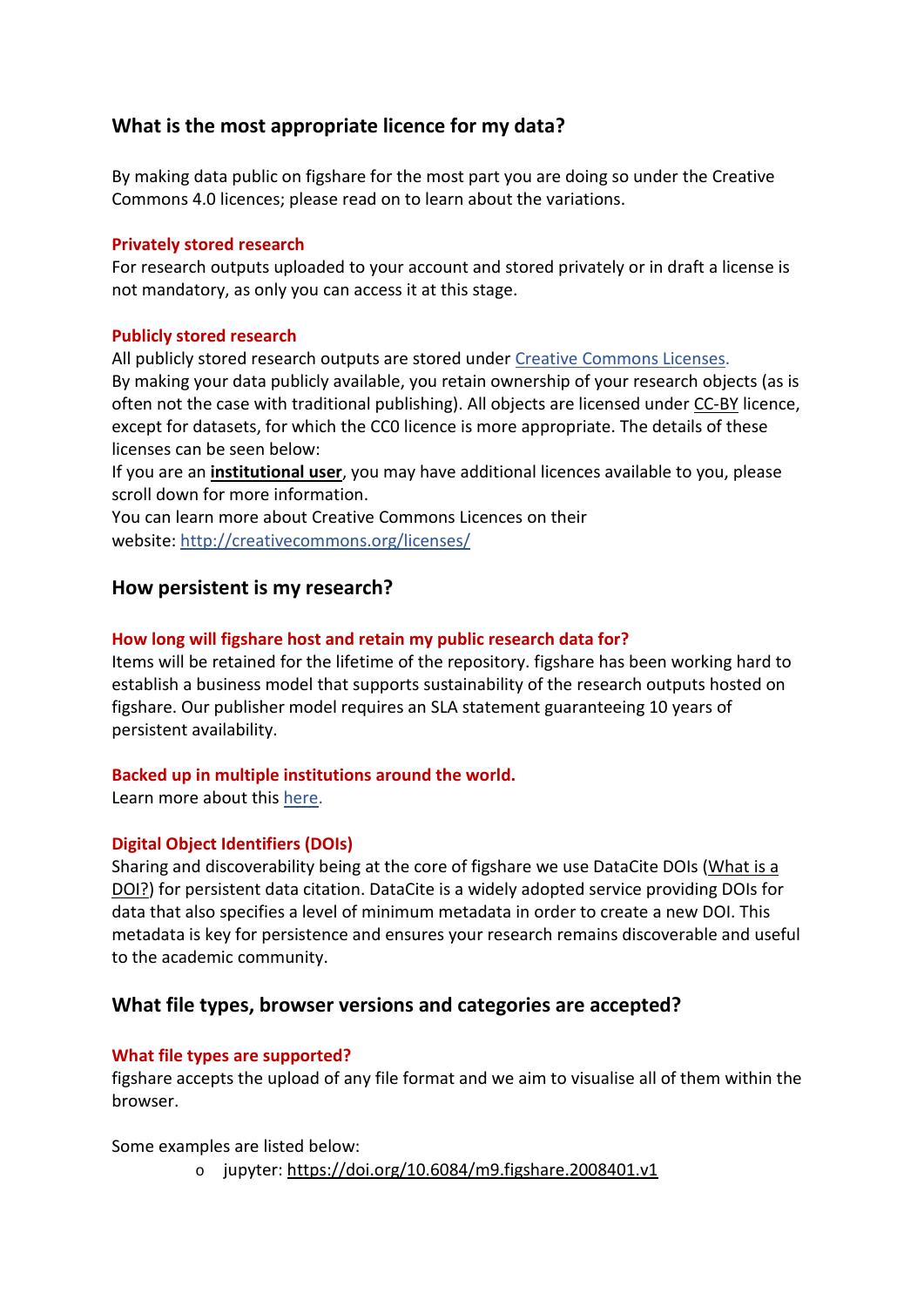- o molecule: <https://doi.org/10.6084/m9.figshare.4235285.v1>
- o presentation: <https://doi.org/10.6084/m9.figshare.4578886.v1>
- o 3dviewer: <https://doi.org/10.6084/m9.figshare.697549.v1>
- o txt: <https://doi.org/10.6084/m9.figshare.5016845.v1>
- o network graph: <https://doi.org/10.6084/m9.figshare.1094642.v2>

Click [here](https://drive.google.com/open?id=11N1D0e7b36SbeysmZeYc7-vP9qQyUIUx) for a full list of the current file formats supported for in-browser viewing. We are constantly adding to this and will endeavour to update the list in a timely manner.

#### **Supported browser versions**

As the complexity of figshare grows, the cost of supporting a large number of platforms has an increasing impact on our speed of delivery and quality of support. So that figshare can continue to deliver a great product and excellent support, it is necessary to limit support for older technologies.

Currently you can enjoy figshare optimally performing on many browsers - our minimum supported browser versions are listed below:

- o Firefox: Version 28
- o Chrome: Version 38
- o Opera: Version 25
- o Safari: Version 7
- o Edge: Version 12

## **How discoverable is my research?**

That depends on you! There are a few ways you can increase discoverability of your research:

- o Make sure your **tags** are relevant this way when people search for topics related to your work, they will be more likely to find you's EP.
- The 'keyword' field is free-text, you can insert as many as you like (just remember to hit the enter button after each one!)
- o Provide as much **metadata** as possible, for example:
- Make sure to change the title to a more descriptive one than just the original file name and to remove the file extension sep-
- Share you research on **social media** and track the altmetric attention, we have made it easy for you to do so: SEP!

## **Does Figshare hold any personally identifiable information?**

We only record non-sensitive information such as name, email, employer or institutional affiliation and research activities - the information you provide to us. We take steps to protect your information, consistent with the principles set forth in our [Privacy Notice,](http://figshare.com/privacy) which are intended to comply with the **PoPI Act** 2013 (Read mor[e here\)](https://www.justice.gov.za/inforeg/docs/InfoRegSA-POPIA-act2013-004.pdf).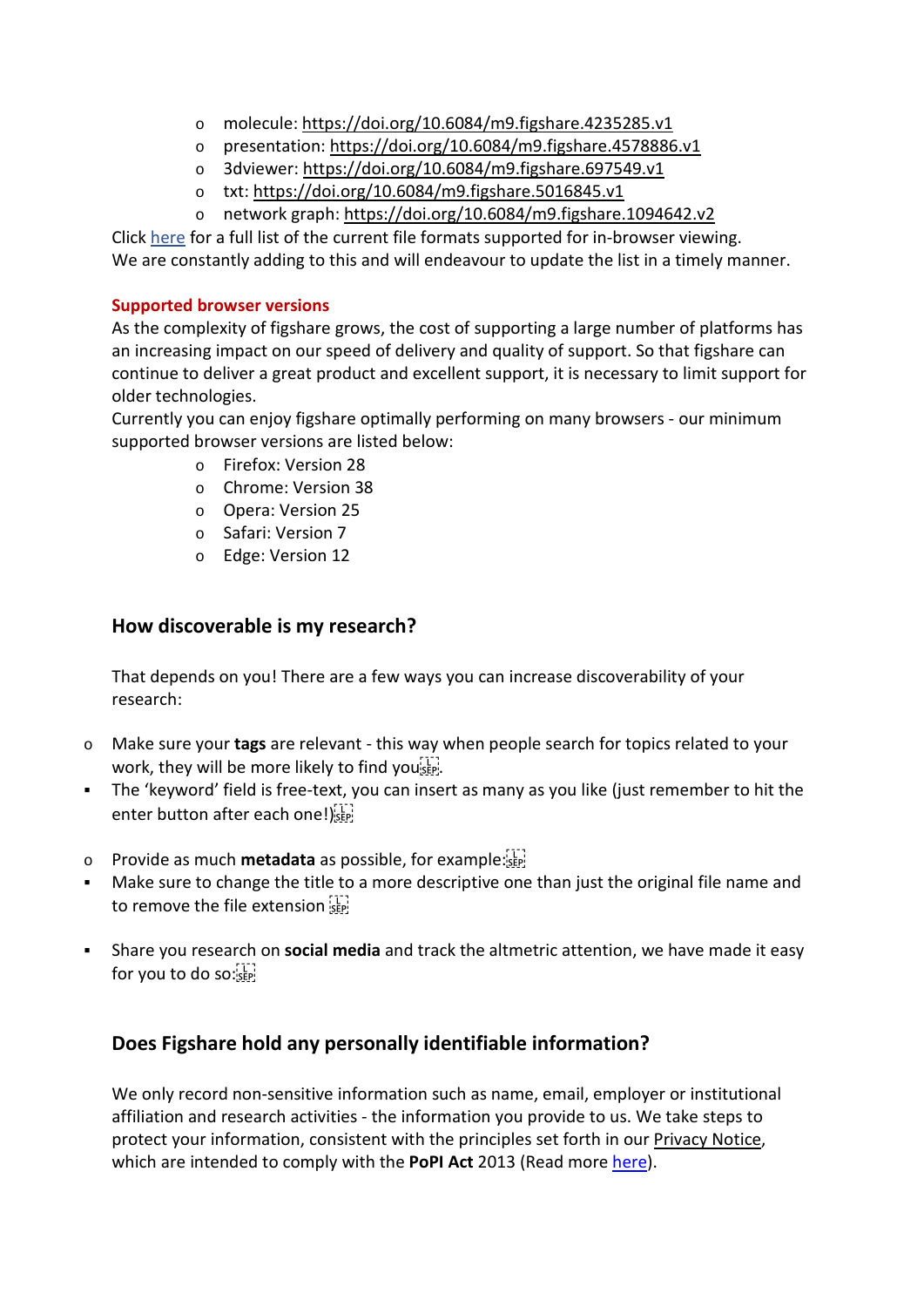## **Can uploading my research onto figshare be considered as pre-publication?**

If your research is publicly funded then you may in fact be obliged to make all of your data available as terms of your grant. You must cite other people who have contributed to figures where necessary.

Most publishers (>90% including all major publishers) do not consider sharing your research outputs on online platforms as prior publication. F1000 did some research on this subject and the journal policies can be seen [here.](http://f1000research.com/about/)

Please be aware that **publishing already published articles are not allowed** as these already have a DOI assigned, please see figshare's [policy](https://knowledge.figshare.com/articles/item/data-moderation-policy-and-take-down-notice) and UJ RDM policy.

If you are still unsure and wish to upload a version of the published paper or part of it, you should review the publisher's copyright policies or get in contact with them.

## **Are Figshare items included in Google Dataset Search results?**

Yes, Figshare items with the type dataset are included in Google Dataset Search results. This is achieved by including [schema.org](https://schema.org/) [JSON-LD](https://schema.org/) markup in the public item's metadata HTML pages. For example, for <https://doi.org/10.6084/m9.figshare.5590852.v1> the following markup is included:



You can test the JSON-LD markup of any public Figshare dataset using Google's Structured [Data testing tool.](https://search.google.com/structured-data/testing-tool) The [general discoverability tips](https://knowledge.figshare.com/articles/item/how-discoverable-is-my-research) can help improve your dataset's visibility in Google Dataset Search; don't hesitate to contact us a[t ujir@uj.ac.za](mailto:ujir@uj.ac.za) if you spot any issues or require further information!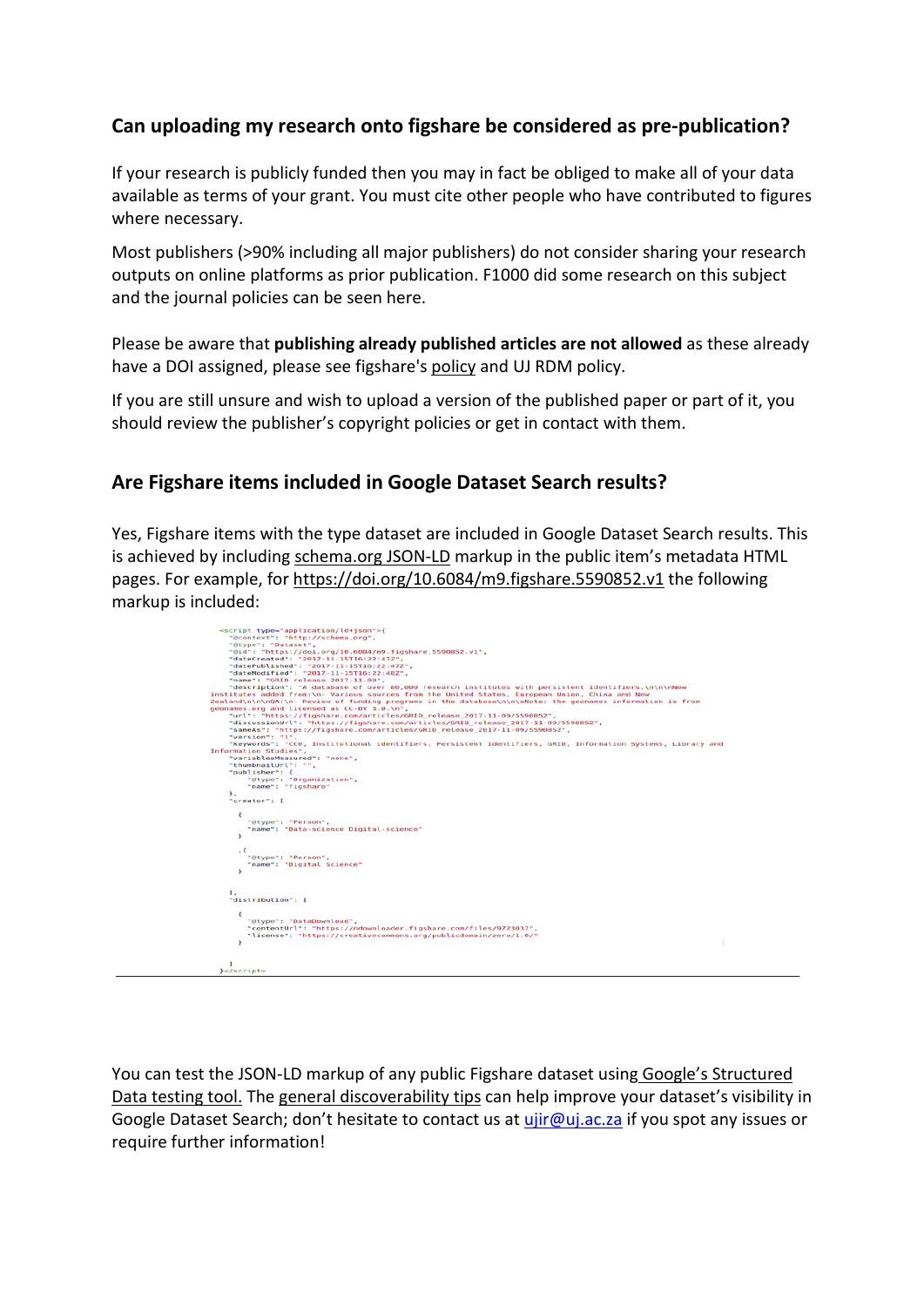## **Can I edit or delete my research after it has been made public?**

Yes, figshare supports version control of all publicly available data. Any privately stored data can also be altered or deleted as you wish.

If you have accidentally published data which needs to be taken down, please see [I've](https://knowledge.figshare.com/articles/item/i-ve-accidentally-set-my-data-to-public-what-should-i-do)  accidentally [set my data to public, what should I do?](https://knowledge.figshare.com/articles/item/i-ve-accidentally-set-my-data-to-public-what-should-i-do)

For a step-by-step guide on how to edit public and private items or delete private items please click [here.](https://knowledge.figshare.com/articles/item/how-to-edit-or-delete-my-data)

## **What is an API and OAI-PMH?**

#### **What is an API?**

API stands for: Application Programming Interface.

APIs are sets of requirements that govern how one application can talk to another. So, whenever you use your laptop, APIs are - more than likely - making it possible to move information between programs.

For more information about what an API is, here are some video guides:

- o Summary: [What is an API?](https://www.youtube.com/watch?v=s7wmiS2mSXY)
- o Examples: [REST API concepts and examples](https://www.youtube.com/watch?v=7YcW25PHnAA)

Figshare supports an open API. For more information please visit: [https://figshare.com/blog/Open\\_API\\_and\\_Lab\\_Folder\\_OSF/119](https://figshare.com/blog/Open_API_and_Lab_Folder_OSF/119)

#### **What is OAI-PMH?**

This is a service which gives a simple technical option for data providers to make their metadata available to services, based on the open standards HTTP (Hypertext Transport Protocol) and XML (Extensible Markup Language). For more information please visit: <https://www.openarchives.org/pmh/>

figshare supports OAI-PMH.

All documentation for both the API and OAI-PMH can be found in our [API documentation](https://docs.figshare.com/)[.](http://docs.figshare.com/)

## **What is Figshare?**

<https://knowledge.figshare.com/articles/item/what-is-figshare>

## **Is Figshare content indexed by Google Scholar?**

Figshare strives to have all content of type poster, journal contribution, conference contribution, presentation, chapter, report, monograph, thesis, book and preprint indexed